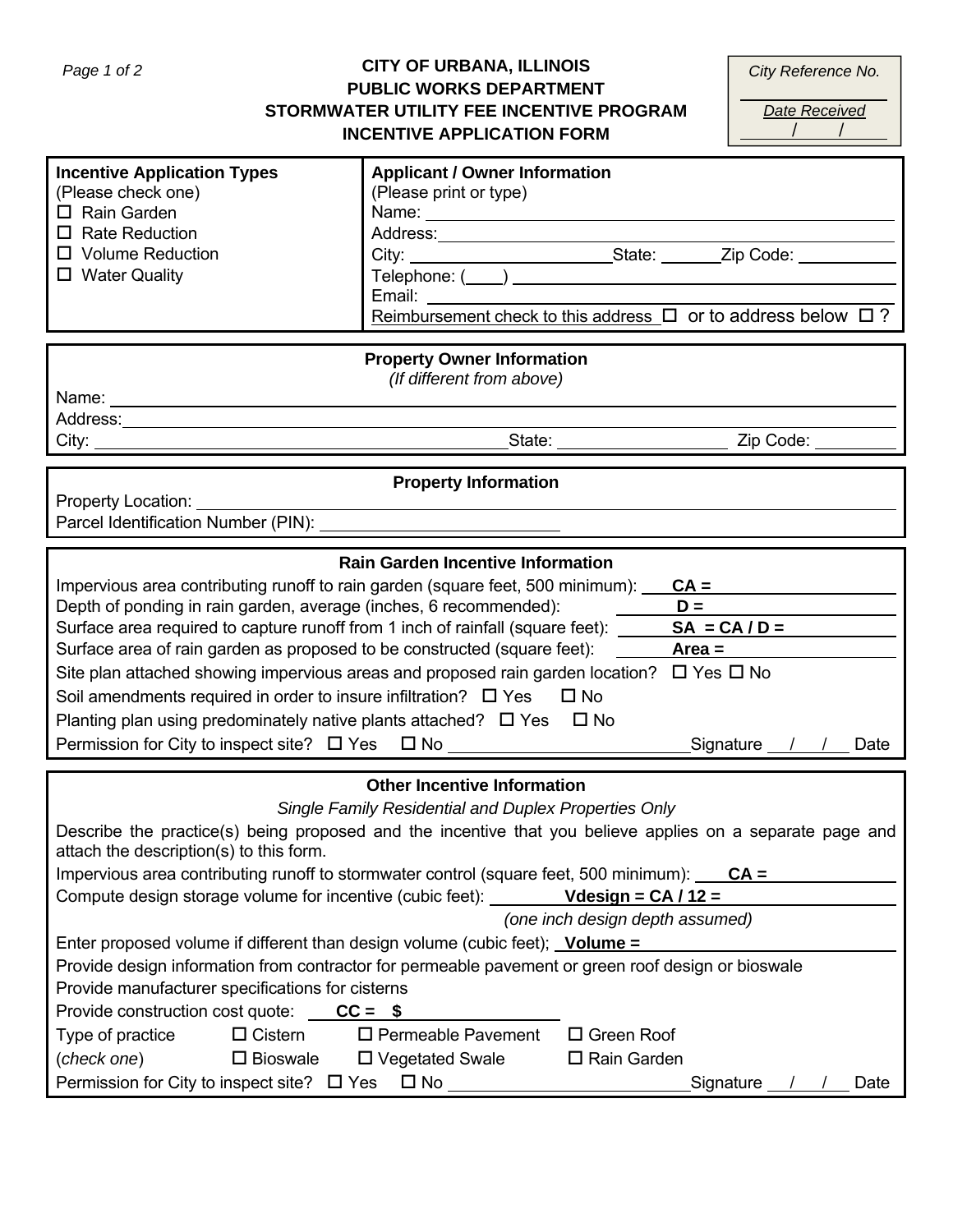## Page 2 of 2 **CITY OF URBANA, ILLINOIS** CITY CONSEQUENCE CAN CITY OF URBANA, ILLINOIS **PUBLIC WORKS DEPARTMENT STORMWATER UTILITY FEE INCENTIVE PROGRAM INCENTIVE APPLICATION FORM**

| City Reference No.   |  |
|----------------------|--|
| <b>Date Received</b> |  |
|                      |  |

# *This page for City use only*

| <b>Rain Garden Incentive Determination</b>                                                                                 |  |
|----------------------------------------------------------------------------------------------------------------------------|--|
| Has this Applicant received a non-rain barrel incentive in the past 10 years? $\Box$ Yes<br>$\Box$ No                      |  |
| Has the Applicant provided all required documentation? $\Box$ Yes $\Box$ No                                                |  |
| Has the rain garden plan been approved by the City to receive an incentive? $\Box$ Yes<br>$\Box$ No                        |  |
| If any of the checked boxes above is adjacent to the red bold-faced answer a letter of determination that identifies       |  |
| the deficiencies is to be sent to the Applicant, otherwise the Rain Garden Incentive is computed as below:                 |  |
| Proration Factor (PR) is 1.0 if rain garden area is 100 square feet or greater, 0.0 if less that 50 square feet, or        |  |
| computed by dividing the actual rain garden surface area by 100 if at least 50 square feet but less than 100.              |  |
| Incentive Amount = $$250 \times PR = $$ (Max \$250)                                                                        |  |
| <b>Other Incentive Determination</b>                                                                                       |  |
| Is the property single family residential or duplex? $\Box$ Yes $\Box$ No                                                  |  |
| Has this Applicant received an incentive pay-out in the past ten years? $\Box$ Yes<br>$\Box$ No                            |  |
| Has the Applicant provided all required documentation? $\Box$ Yes $\Box$ No                                                |  |
| Has the incentive plan been approved by the City? $\Box$ Yes $\Box$ No                                                     |  |
| If any of the checked boxes above is adjacent to the red bold-faced answer, the application is denied and a letter         |  |
| of determination that identifies the deficiencies is to be sent to the Applicant.                                          |  |
| Proration Factor (PR) is 1.0 if other practice volume equals or exceeds the design volume, 0.0 if less than half the       |  |
| design volume, or is otherwise computed by dividing the volume by the design volume.                                       |  |
| If none of the checked boxes above are adjacent to the red bold-faced answers the incentive is computed as:                |  |
| Incentive Amount = PR x MIN (250, CC/4) = $$$<br>(Max \$250)                                                               |  |
|                                                                                                                            |  |
| <b>Incentive Application Form Submittal Address</b><br>Submit Incontivo Application Forms and supporting documentation to: |  |

*Submit Incentive Application Forms and supporting documentation to: Public Works Department City of Urbana 706 S. Glover Avenue Urbana, IL 61802 ATTN: Stormwater Coordinator*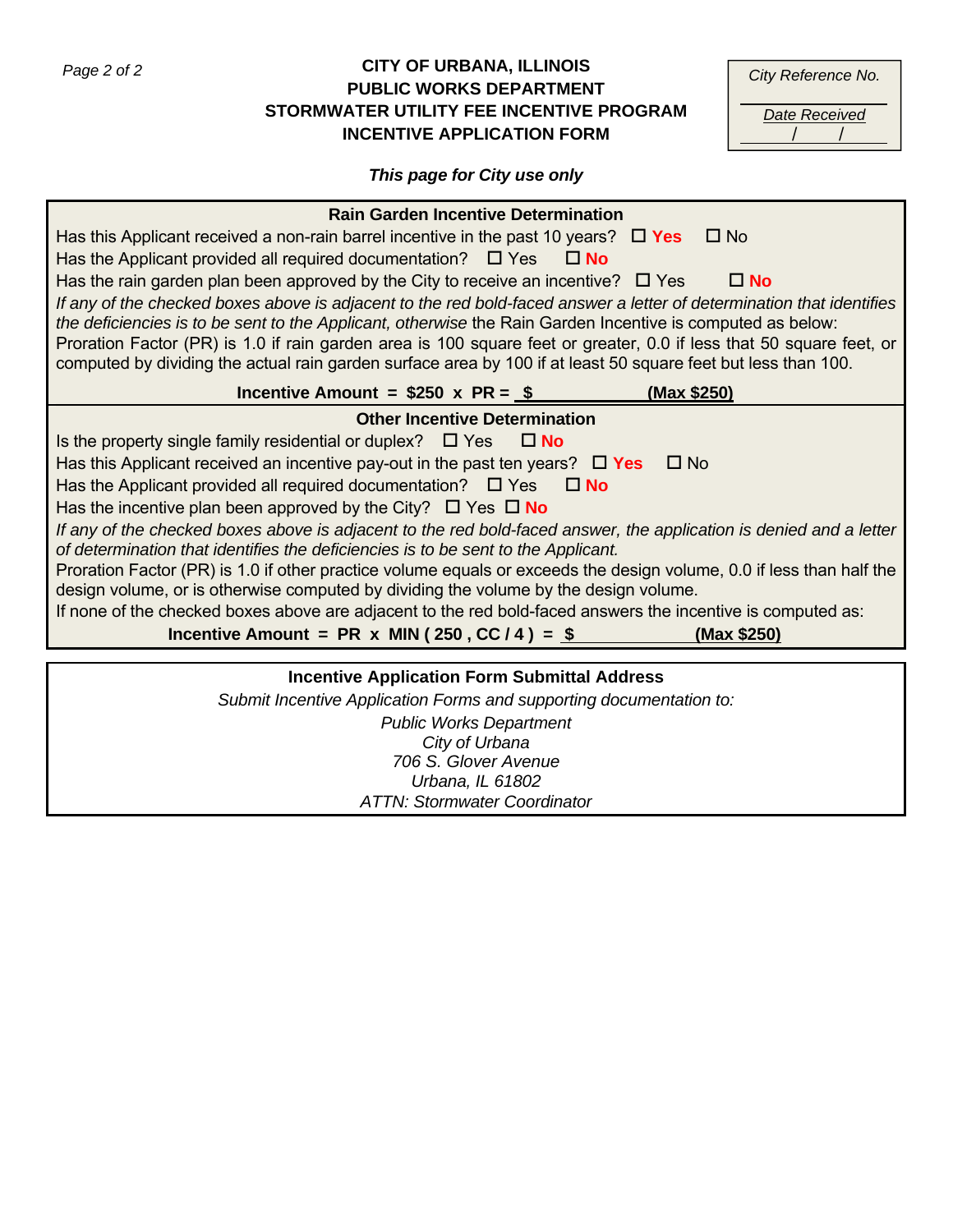# Page 1 of 2 **CITY OF URBANA, ILLINOIS CITY OF URBANA, ILLINOIS PUBLIC WORKS DEPARTMENT STORMWATER UTILITY FEE CREDIT PROGRAM GENERAL CREDIT APPLICATION FORM**

*Date Received* 

| <b>Credit Application Forms Attached</b><br>(Please check all that apply)<br>$\Box$ Runoff Rate Reduction<br>$\Box$ Runoff Volume Reduction<br>$\Box$ Water Quality<br>$\Box$ Education<br>$\Box$ Direct Discharge | <b>Applicant / Owner Information</b><br>(Please print or type)<br>Contact Person: New York Street Street Street Street Street Street Street Street Street Street Street Street Street Street Street Street Street Street Street Street Street Street Street Street Street Street Street Street S |  |
|--------------------------------------------------------------------------------------------------------------------------------------------------------------------------------------------------------------------|--------------------------------------------------------------------------------------------------------------------------------------------------------------------------------------------------------------------------------------------------------------------------------------------------|--|
|                                                                                                                                                                                                                    | <b>Property Owner Information</b>                                                                                                                                                                                                                                                                |  |
|                                                                                                                                                                                                                    | (If different from above)                                                                                                                                                                                                                                                                        |  |
|                                                                                                                                                                                                                    |                                                                                                                                                                                                                                                                                                  |  |
|                                                                                                                                                                                                                    |                                                                                                                                                                                                                                                                                                  |  |
|                                                                                                                                                                                                                    |                                                                                                                                                                                                                                                                                                  |  |
|                                                                                                                                                                                                                    |                                                                                                                                                                                                                                                                                                  |  |
|                                                                                                                                                                                                                    | <b>Property Information</b>                                                                                                                                                                                                                                                                      |  |
| Property Location: _________                                                                                                                                                                                       |                                                                                                                                                                                                                                                                                                  |  |
|                                                                                                                                                                                                                    |                                                                                                                                                                                                                                                                                                  |  |
|                                                                                                                                                                                                                    |                                                                                                                                                                                                                                                                                                  |  |
| Brief Description of Stormwater Facility at Location: ___________________________                                                                                                                                  |                                                                                                                                                                                                                                                                                                  |  |
|                                                                                                                                                                                                                    |                                                                                                                                                                                                                                                                                                  |  |
|                                                                                                                                                                                                                    |                                                                                                                                                                                                                                                                                                  |  |
| Credit Application Status: □ New Application □ Credit Renewal                                                                                                                                                      |                                                                                                                                                                                                                                                                                                  |  |
| Have detention / retention plan and calculations been approved by City? $\square$ Yes $\square$ No                                                                                                                 |                                                                                                                                                                                                                                                                                                  |  |
| If Yes, date of final approval of plan and calculations:                                                                                                                                                           |                                                                                                                                                                                                                                                                                                  |  |
| (If no copy is on file, City will notify Applicant to request a copy.)                                                                                                                                             |                                                                                                                                                                                                                                                                                                  |  |
|                                                                                                                                                                                                                    | If No, provide copies of as-built plans and calculations showing plan meets minimum City requirements.                                                                                                                                                                                           |  |
|                                                                                                                                                                                                                    |                                                                                                                                                                                                                                                                                                  |  |
|                                                                                                                                                                                                                    | <b>Credit Application Form Submittal Address</b>                                                                                                                                                                                                                                                 |  |
|                                                                                                                                                                                                                    | Submit Credit Application Forms and supporting documentation to:                                                                                                                                                                                                                                 |  |

*Public Works Department City of Urbana 706 S. Glover Avenue Urbana, IL 61802 ATTN: Stormwater Coordinator*

| <b>Total of Credits</b>        |                            |
|--------------------------------|----------------------------|
| (for City use only)            |                            |
| <b>Runoff Rate Reduction</b>   | $\frac{0}{0}$              |
| <b>Runoff Volume Reduction</b> | $\frac{0}{0}$              |
| <b>Water Quality</b>           | $\frac{0}{6}$              |
| <b>Direct Discharge</b>        | $\frac{0}{6}$              |
| <b>Total Credit</b>            | $\frac{9}{6}$<br>(Max 50%) |
| <b>Educational Credit</b>      |                            |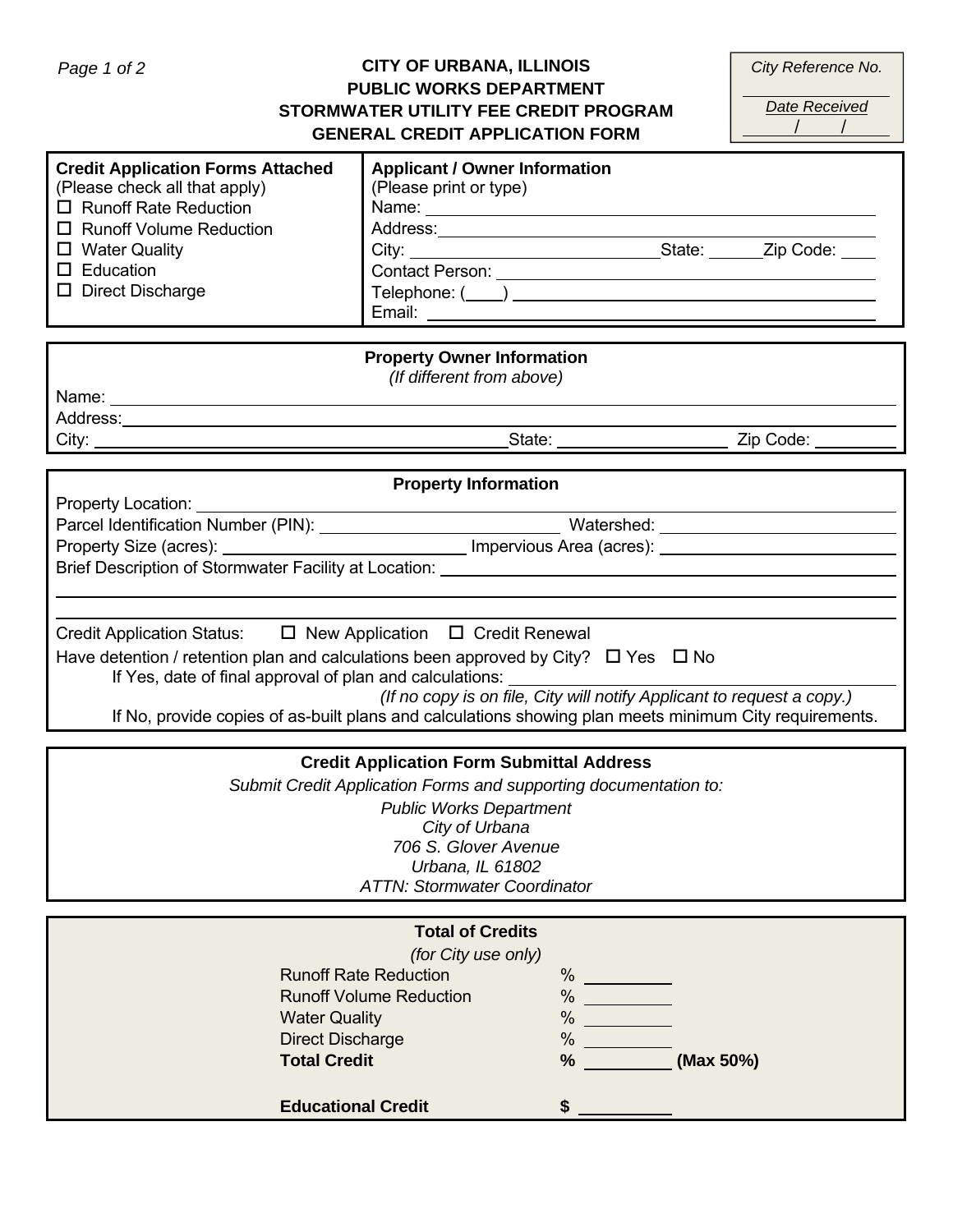## **CITY OF URBANA, ILLINOIS**  *Page 2 of 2 City Reference No.*  **PUBLIC WORKS DEPARTMENT STORMWATER UTILITY FEE CREDIT PROGRAM GENERAL CREDIT APPLICATION FORM**

*Date Received* 

/ /

#### **Indemnification**

In consideration for permission to construct, install, or modify a stormwater management facility or BMP, and by nature of applying for a stormwater utility fee credit, the applicant is hereby legally acknowledging and agreeing to the following:

- a) After completion of the construction, modification, or installation by the Owners and approval by the City, the stormwater management facility or BMP shall remain a privately owned and maintained stormwater management facility /BMP, shall not be accepted by the City, and shall not become a part of the maintenance program of the City. All maintenance responsibility and liability shall be and remain with the Owners, their personal representatives, heirs, grantees, successors and assigns.
- b) Owners, their personal representatives, heirs, grantees, successors and assigns shall indemnify and hold harmless the City, its officers agents and employees from any and all claims, actions, causes of action, judgments, damages, losses, costs, and expenses (including attorney's fees) arising out of or resulting from the construction, modification, installation, maintenance, or operation of the stormwater management facility / BMP.
- c) Owners, their personal representatives, heirs, grantees, successors and assigns acknowledge that credits are not perpetual and that maintenance of stormwater management facilities and annual reporting of maintenance activities may be required in order to maintain all approved credits, and that credits must be re-applied for every 5 years.
- d) This Agreement provides the City and its representatives Right of Entry to inspect and/or monitor the performance of stormwater management facilities.
- e) This Agreement shall run with the real estate upon which the stormwater management facility / BMP has been constructed and shall be binding upon the Owners, their personal representatives, heirs, grantees, successors and assigns so long as the stormwater management facility and/or improvement or any part of it shall be used by them. This Agreement shall be disclosed upon transfer of real estate. At such time as the stormwater management facility / BMP shall cease to be so used, this Agreement shall immediately terminate.

### **Certifications**

The above information is true and correct to the best of my knowledge and belief. (This form must be signed by the financially responsible person if an individual, or if not an individual by an officer, director, partner, or registered agent with authority to execute instruments for the financially responsible person). I agree to provide corrected information should there be any change in the information provided herein.

|                 | Type or print name                                                                                                                                                                                                                              | <b>Title or Authority</b>            |       |
|-----------------|-------------------------------------------------------------------------------------------------------------------------------------------------------------------------------------------------------------------------------------------------|--------------------------------------|-------|
|                 | Signature                                                                                                                                                                                                                                       | Date                                 |       |
| qualifications. | The above information was prepared either by or under the supervision of myself as the qualified professional and is true<br>and correct to the best of my knowledge and belief. I agree to provide credentials, if required, to demonstrate my |                                      |       |
|                 | Type or print name                                                                                                                                                                                                                              | Professional License Type and Number |       |
|                 | Signature                                                                                                                                                                                                                                       | Date                                 | Phone |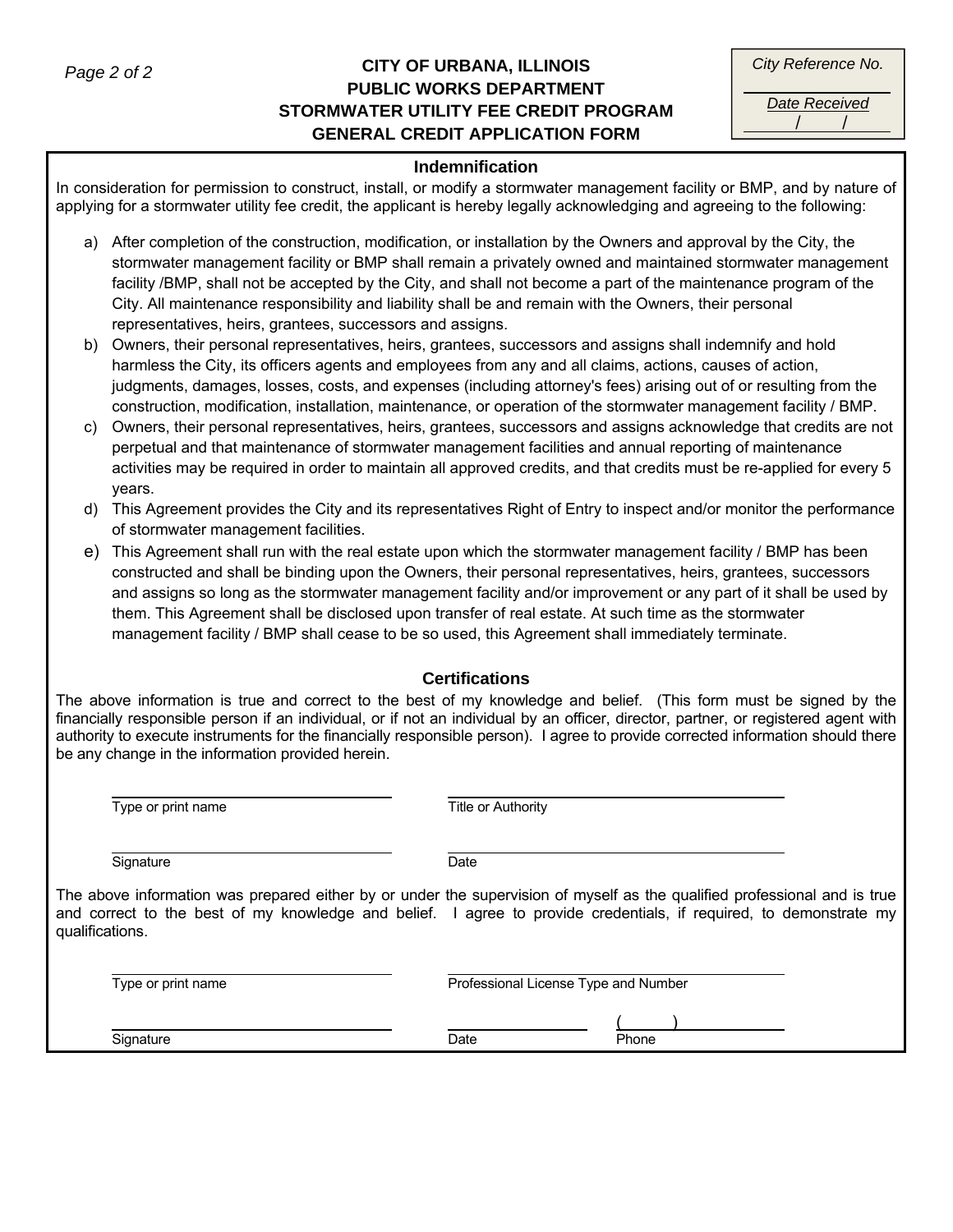# **CITY OF URBANA, ILLINOIS PUBLIC WORKS DEPARTMENT STORMWATER UTILITY FEE CREDIT PROGRAM RUNOFF RATE REDUCTION CREDIT APPLICATION FORM**

*City Reference No.* 

*Date Received* 

/ /

#### **Credit Application Instructions**

To receive this credit the applicant must provide the following information:

- a) A completed General Credit Application Form
- b) A completed Runoff Rate Reduction Credit Application Form
- c) A copy of the site drainage plan, showing drainage areas tributary to the detention basin
- d) Copies of technical calculations showing the computation of the design storm runoff volumes
- e) Copies of detention basin modeling output for the appropriate runoff volumes and retention times
- f) Design drawings

# **Contributing Area Calculations**

| Impervious area on property in contributing drainage area of detention basin (acres): |        |  |
|---------------------------------------------------------------------------------------|--------|--|
| Total Impervious Area of Property (from General Credit Application Form (acres):      |        |  |
| Fraction of total impervious area in the detention basin's contributing area (%):     | $QA =$ |  |

| <b>Storage Volumes</b>                                          |          |  |
|-----------------------------------------------------------------|----------|--|
| Enter the 50-year design event storage volume (cubic feet):     | $V50 =$  |  |
| Enter the 100-year design event storage volume (cubic feet):    | $V100 =$ |  |
| Enter the first flush design event storage volume (cubic feet): | $VFF =$  |  |

| <b>Flow Rates</b>                                                |          |  |
|------------------------------------------------------------------|----------|--|
| Enter the 5-year design event maximum discharge rate (cfs):      | $Q5 =$   |  |
| Enter the 50-year design event maximum discharge rate (cfs):     | $Q50 =$  |  |
| Enter the 100-year design event maximum discharge rate (cfs):    | $Q100 =$ |  |
| Enter the first flush design event maximum discharge rate (cfs): | $QFF =$  |  |

## **Additional Information**

| Was a detention basin required to be designed to control runoff from the 100-year storm by the City of Urbana for   |
|---------------------------------------------------------------------------------------------------------------------|
| this site? $\Box$ Yes<br>ΠNo.                                                                                       |
| Has the City compensated the property owner for the cost of the excess storage? $\Box$ Yes $\Box$ No                |
| If the answer to either of the above questions is "Yes" this credit is not available for your detention basin, only |
| excess storage not required or paid for by the City is eligible for the rate reduction credit.                      |
|                                                                                                                     |

## **Runoff Rate Reduction Credit Determination**

*(for City use only)* 

Is the stormwater management facility approved by City?  $\Box$  Yes  $\Box$  No

Has the Applicant provided all required documentation?  $\Box$  Yes  $\Box$  No

| Has the appropriate modeling for the 100-year design and first flush storms been performed? $\Box$ Yes $\Box$ No |            |  |
|------------------------------------------------------------------------------------------------------------------|------------|--|
| Has the outlet been designed for the first flush, 50-year, and 100-year design release rates?                    | □ Yes □ No |  |

For an existing facility, has the Applicant provided evidence of performing maintenance?  $\Box$  Yes  $\Box$  No

*If any of the answers above is "No" the credit is denied and a letter of determination that identifies the deficiencies is to be sent to the Applicant.* 

If the answers to all questions are "Yes" the Runoff Rate Reduction Credit is computed as:

**Credit % = QA x 20% =**  $\frac{\%}{\%}$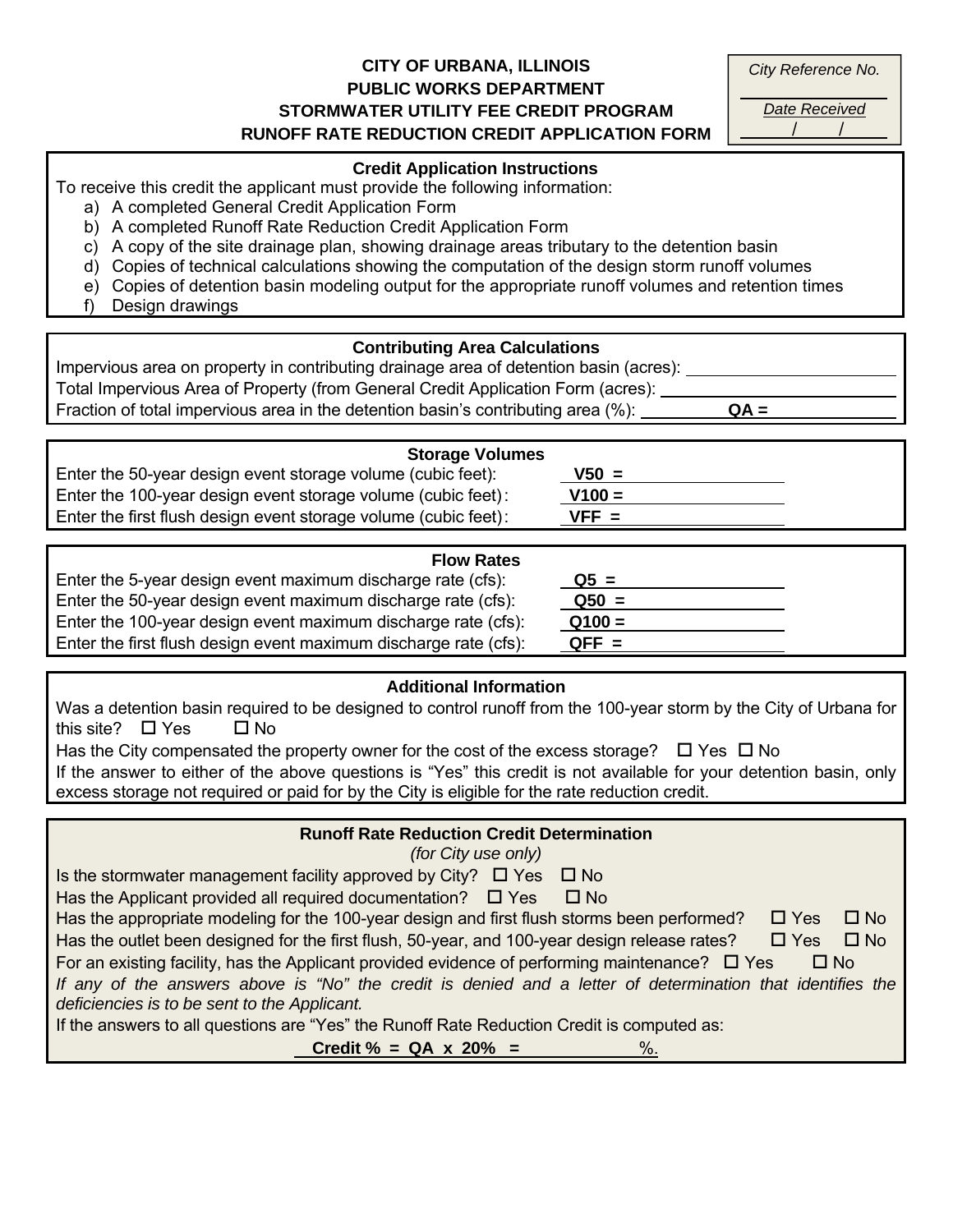## **CITY OF URBANA, ILLINOIS PUBLIC WORKS DEPARTMENT STORMWATER UTILITY FEE CREDIT PROGRAM RUNOFF VOLUME REDUCTION CREDIT APPLICATION FORM**

| City Reference No.   |  |
|----------------------|--|
| <b>Date Received</b> |  |
|                      |  |

#### **Credit Application Instructions**

To receive this credit the applicant must provide the following information:

- a) A completed General Credit Application Form
- b) A completed Runoff Volume Reduction Credit Application Form
- c) A copy of the site drainage plan, showing drainage areas tributary to each stormwater management practice
- d) Copies of technical calculations
- e) A copy of calculations of the impervious areas of the site and of the contributing drainage area
- f) Design drawings

### **Contributing Area Calculations**

Impervious area on property in contributing drainage area of stormwater practice (acres): Total Impervious Area of Property (from General Credit Application Form (acres): Fraction of total impervious area in the stormwater practice's contributing area (%): **QA =**

| Impervious area contributing runoff to rainfall harvesting BMP (acres):                                 |                         |                         | <b>Runoff Volume Reduction Target</b> |     | $A =$                  |                        |
|---------------------------------------------------------------------------------------------------------|-------------------------|-------------------------|---------------------------------------|-----|------------------------|------------------------|
| Runoff capture volume required (cubic feet): (3630 x C x A)                                             |                         |                         |                                       |     | $V =$                  |                        |
| Enter the rainfall depth used to design the runoff volume reduction practice (inches): $\overline{R} =$ |                         |                         |                                       |     |                        |                        |
| Please indicate the correct rainfall proration factor below                                             |                         |                         |                                       |     |                        |                        |
| Rainfall Proration Factor if                                                                            | $R < 0.20$ :            |                         | $PF =$                                | 0.0 | $\sqcup$               |                        |
| Rainfall Proration Factor if $0.20 \le R \le 0.40$ :                                                    |                         |                         | $PF = 0.2$                            |     | $\Box$                 |                        |
| Rainfall Proration Factor if $0.40 \leq R \leq 0.60$                                                    |                         |                         | $PF = 0.4$                            |     | П                      |                        |
| Rainfall Proration Factor if $0.60 \leq R \leq 0.80$                                                    |                         |                         | $PF =$                                | 0.6 | $\Box$                 |                        |
| Rainfall Proration Factor if $0.80 \leq R \leq 1.00$ :                                                  |                         |                         | $PF =$                                | 0.8 | $\Box$                 |                        |
| Rainfall Proration Factor if $1.00 \le R$ :                                                             |                         |                         | $PF =$                                | 1.0 | $\perp$                |                        |
| Type of practice                                                                                        | $\Box$ Cistern          |                         | $\Box$ Permeable Pavement             |     | $\Box$ Green Roof      | $\Box$ Rain Garden     |
| (check all that apply)                                                                                  | $\square$ Bioswale      | $\Box$ Manufactured BMP |                                       |     | $\Box$ Vegetated Swale | $\Box$ Detention Basin |
|                                                                                                         | $\Box$ Other (describe) |                         |                                       |     |                        |                        |

| <b>Runoff Volume Reduction Credit Determination</b>                                                                                                        |
|------------------------------------------------------------------------------------------------------------------------------------------------------------|
| (for City use only)                                                                                                                                        |
| Is the rainfall harvesting technique approved by City? $\square$ Yes<br>$\Box$ No                                                                          |
| Has the Applicant provided all required documentation? $\Box$ Yes<br>$\square$ No                                                                          |
| Is the proposed harvesting technique sized to capture the runoff from 1 inch of rainfall on the contributing<br>impervious area? $\Box$ Yes<br>□ No        |
| Does the practice recover its volume reduction capacity in 72 hours or less? $\square$ Yes<br>$\Box$ No                                                    |
| If any of the answers above is "No" the credit is denied and a letter of determination that identifies the<br>deficiencies is to be sent to the Applicant. |
| If the answers to all questions are "Yes" the Runoff Volume Reduction Credit is computed as:                                                               |
| Credit $% = QA \times PF \times 20% =$                                                                                                                     |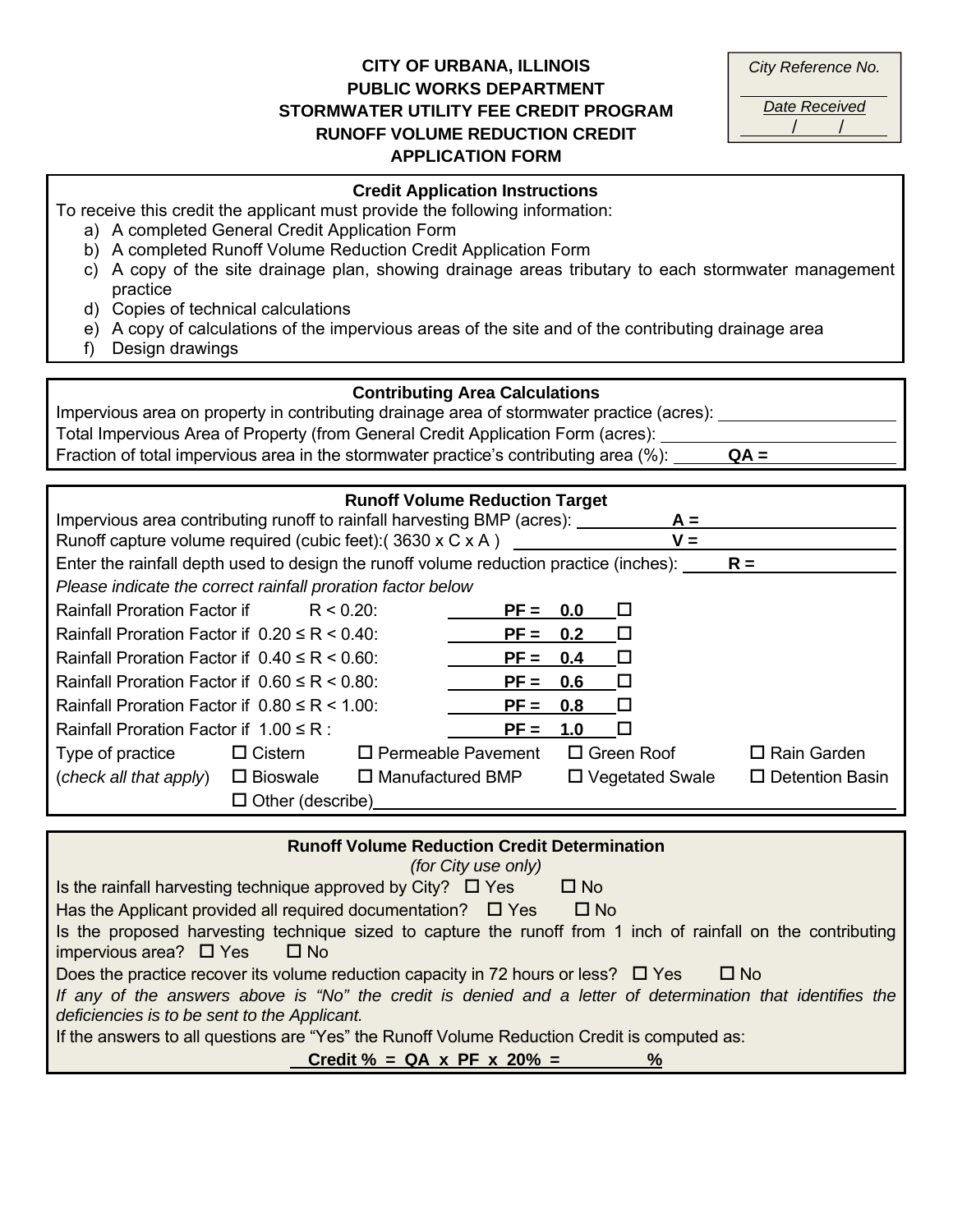## **CITY OF URBANA, ILLINOIS PUBLIC WORKS DEPARTMENT STORMWATER UTILITY FEE CREDIT PROGRAM WATER QUALITY CREDIT APPLICATION FORM**

*City Reference No. Date Received* 

/ /

# **Credit Application Instructions**  To receive this credit the applicant must provide the following information: a) A completed General Credit Application Form b) A completed Water Quality Credit Application Form c) A copy of the site drainage plan, showing drainage areas tributary to the detention basin or other water quality BMP d) Copies of technical calculations showing the computation of the design storm runoff volumes e) A copy of calculations of the impervious areas of the site and of the contributing drainage area f) Copies of detention basin or BMP modeling output for the appropriate runoff volumes & retention times g) Design drawings for outlet works construction / retrofit **Contributing Area Calculations** Impervious area on property in contributing drainage area of detention basin (acres): Total Impervious Area of Property (from General Credit Application Form (acres): Fraction of total impervious area in the BMP's contributing area (%): **QA = Water Quality Volume Target** Impervious area contributing runoff to BMP (acres): **A =** Water quality volume required (cubic feet):  $(3630 \times C \times A)$  **V** = **Water Quality Credit Determination**  *(for City use only)*  Does the design remove 75% of total suspended solids load on an annual basis?  $\Box$  Yes  $\Box$  No Has the Applicant provided all required documentation?  $\Box$  Yes  $\Box$  No Does either design or maintenance plan address sediment removal?  $\Box$  Yes  $\Box$  No Does the practice recover its water quality treatment volume in 24-48 hours?  $\Box$  Yes  $\Box$  No *If any of the answers above is "No" the credit is denied and a letter of determination that identifies the deficiencies is to be sent to the Applicant.*  If the answers to all questions are "Yes" the Water Quality Credit is computed as:  $Credit % = QA × 10% =$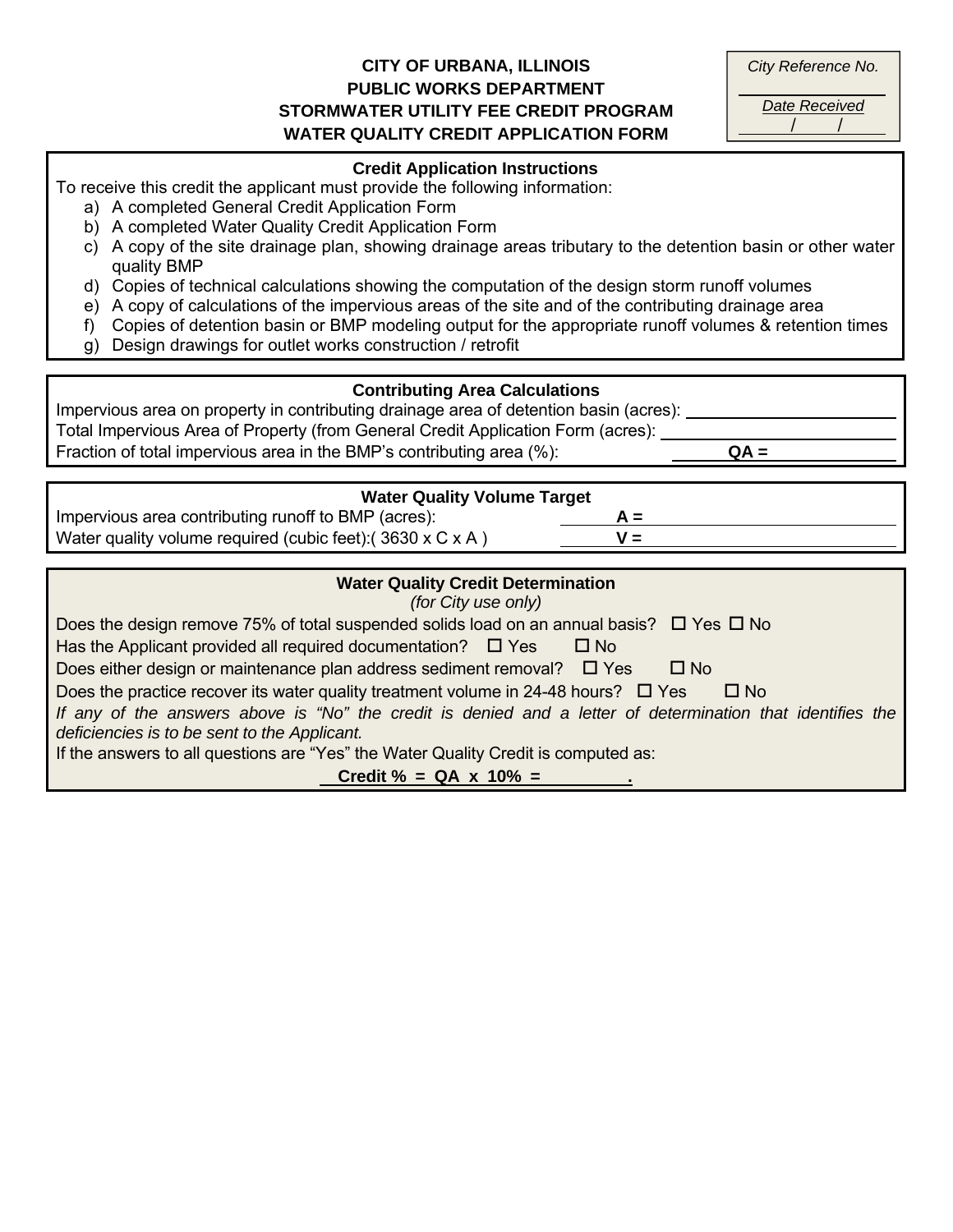## **CITY OF URBANA, ILLINOIS PUBLIC WORKS DEPARTMENT STORMWATER UTILITY FEE CREDIT PROGRAM EDUCATION CREDIT APPLICATION FORM**

| City Reference No. |
|--------------------|
|--------------------|

*Date Received*   $\frac{1}{2}$ 

## **Credit Application Instructions**

To receive this credit the applicant must provide the following information:

- a) A completed General Credit Application Form
- b) A completed Education Credit Application Form
- c) A copy of the proposed curriculum including at least 4 hours of classroom instruction on stormwater management and stormwater quality issues and identifying the target audience (i.e.;  $5<sup>th</sup>$  graders)

### **Education Credit Information**

What is the target audience of the stormwater management education curriculum (grade)? How many students in the target audience will participate in the curriculum this school year? **NS =** How many hours of stormwater management instruction will be provided for each student? Primary point of contact for this instruction / curriculum: Primary point of contact phone number: Primary point of contact email:

#### **Education Credit Determination**

*(for City use only)* 

Has the curriculum been submitted to and approved by City?  $\Box$  Yes  $\Box$  No

Has the Applicant provided all required documentation?  $\Box$  Yes  $\Box$  No

*If any of the answers above is "No" the credit is denied and a letter of determination that identifies the deficiencies is to be sent to the Applicant.* 

If the answers to all questions are "Yes" the Education Credit is computed as:

**Annual Credit \$ = NS x \$5.00 = \$ .**